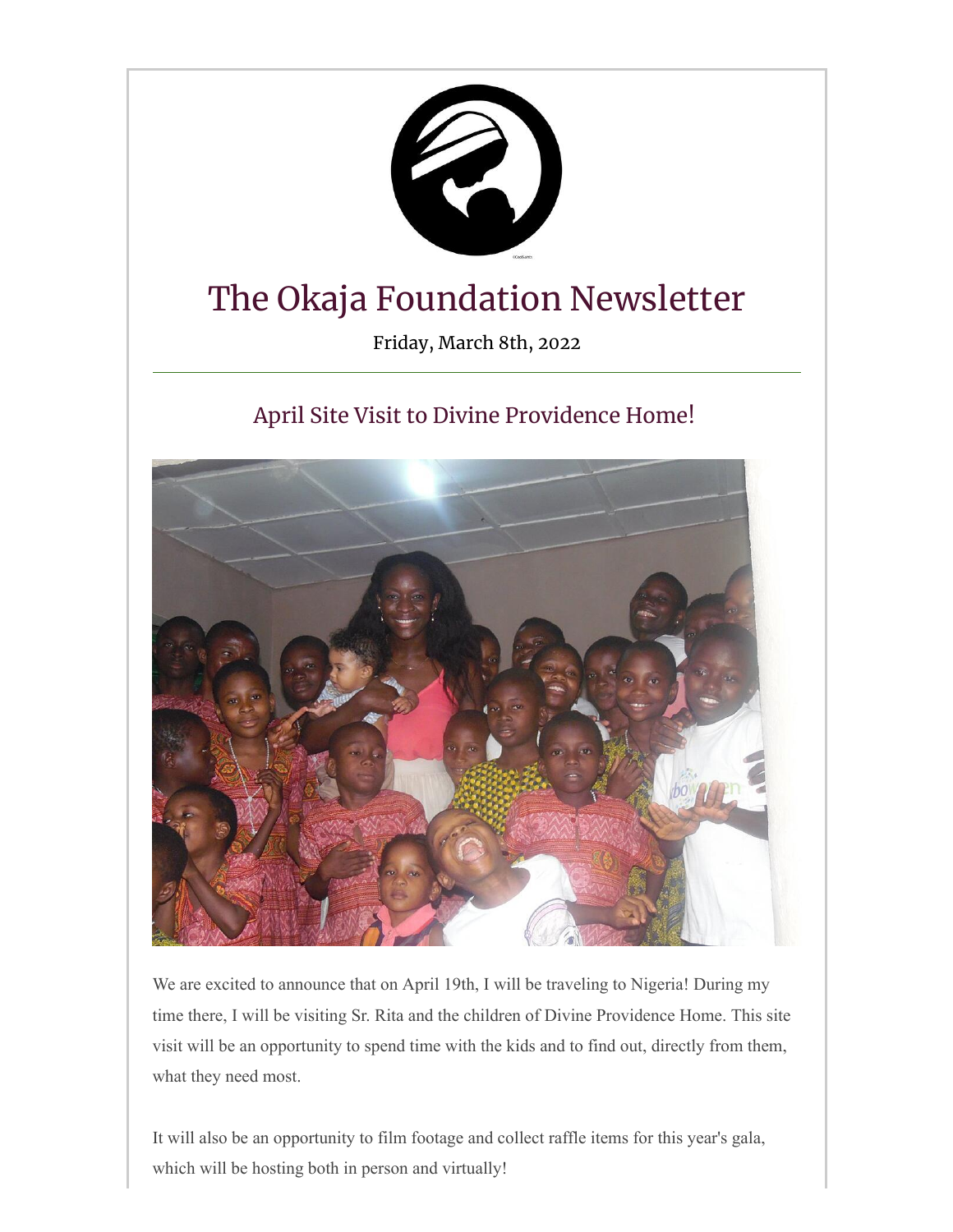We have hired an experienced videographer who will be collecting footage and taking highquality photos of the orphanage. We look forward to sharing them with you upon my return.

**Our gala is our premiere fundraising event for Divine Providence Home, which raises the majority of the funds used to sustain the orphanage. So, if you are able, please make a donation to support this site visit, which will allow us put systems in place to further improve the lives of the children that we support.**

#### [DONATE](https://secure.givelively.org/donate/okaja-foundation)

## Photos from Our Spring Donation Drive



The items from our Spring Donation Drive were excitedly received by the children of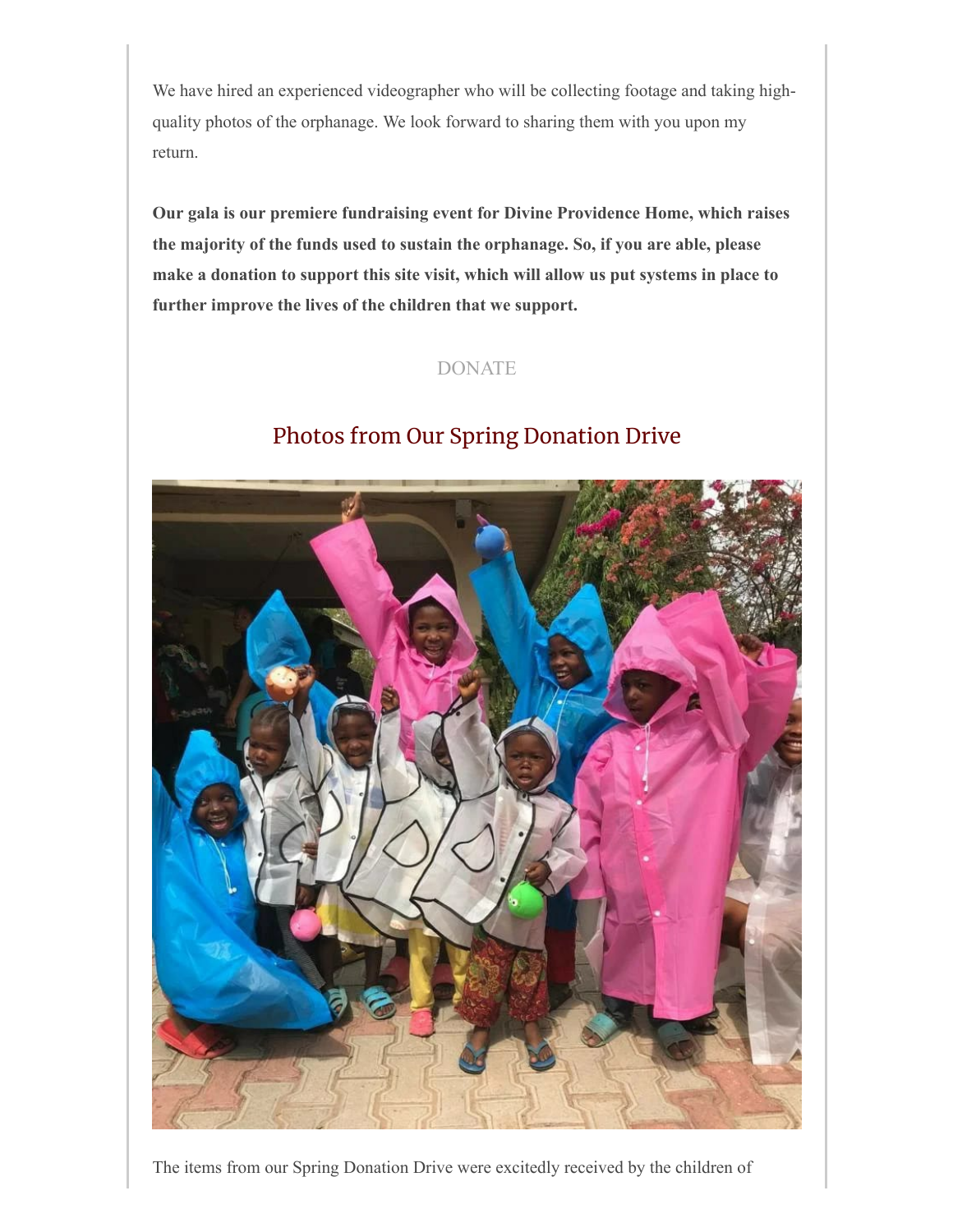Divine Providence Home this week! They were overjoyed to go through the 10 boxes full of clothing, diapers, toys, raincoats and hygiene products and more. Many of the children's clothing will also be given to the newborns of Catholic Maternity Hospital.

Thank you to all of you who made this drive such a success! To view the photos and videos of the children receiving their gifts, please click the below link.

### [VIEW PHOTOS](https://photos.google.com/share/AF1QipNXF5k-52CaYj4C9T8lNLvXWYLgSHS3061KRe_PgX_nsmvSV87PkrcjZc8RGSsGDA?key=UmJVRHlXSHVmMTlRbk4tUGo2ZnV5bG5XLUhvVU5R)



*Thank you for your continued support. Please continue to keep the children and sisters who care for them in your prayers. God bless you all.*

*Sincerely, Muji*

Muji Kaiser Founder/Director The Okaja Foundation **[theokajafoundation.org](http://theokajafoundation.org/)**